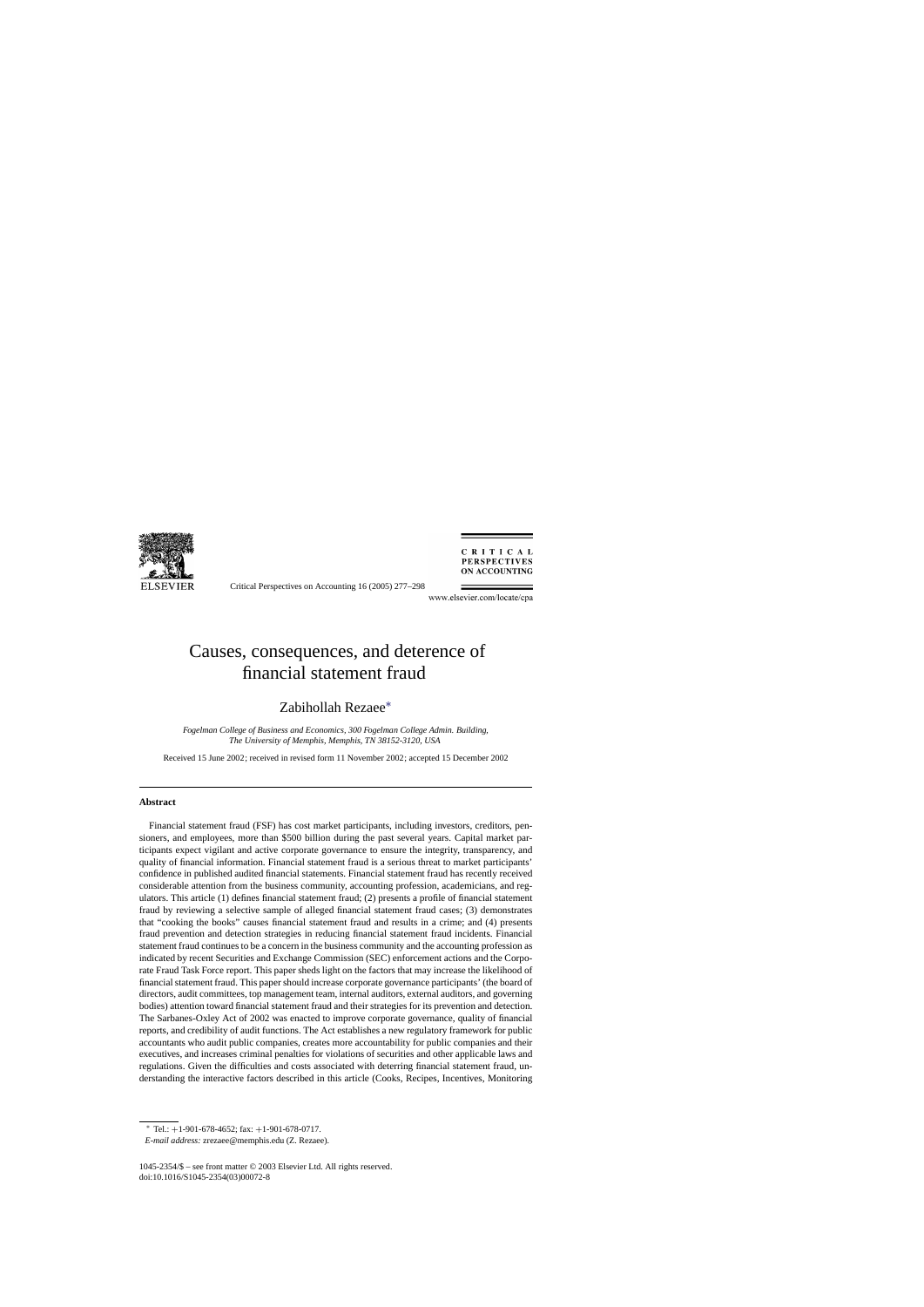and End-Results (CRIME)) that can influence fraud occurrence, detection and prevention is relevant to accounting and auditing research. © 2003 Elsevier Ltd. All rights reserved.

*Keywords:* Financial statement fraud; Corporate governance; Sarbanes-Oxley Act of 2002; Cooking the books; Fraud prevention and detection strategies

#### **1. Introduction**

Financial statement fraud (FSF) has received considerable attention from the public, press, investors, the financial community, and regulators because of high profile reported fraud at large companies such as Lucent, Xerox, Rite Aid, Cendant, Sunbeam, Waste Management, Enron Corporation, Global Crossing, WorldCom, Adelphia, and Tyco. The top executives of these and other corporations were accused of cooking the books and, in many cases, were indicted and subsequently convicted. The collapse of Enron has caused about \$70 billion lost in market capitalization which is devastating for significant numbers of investors, employees and pensioners. The WorldCom collapse, caused by alleged financial statement fraud, is the biggest bankruptcy in the United States history. Loss of market capitalization resulting from the reported financial statement fraud committed by Enron, WorldCom, Qwest, Tyco, and Global Crossing is estimated about \$460 billion ([Cotton, 2002\).](#page--1-0) These and other corporate scandals have raised three important questions of (1) how severe is corporate misconduct in the United States, (2) can corporate financial statements be trusted, and (3) where were the auditors? It is trusted that the majority of publicly traded companies in the United States have a responsible corporate governance, a reliable financial reporting process, effective audit functions, conduct their business in an ethical and legal manner, and through continuous improvements enhance their earnings quality and quantity. Nevertheless, the pervasiveness of reported financial statement frauds caused by "cooking the books" and related alleged audit failures have eroded the public confidence in corporate America.

The reliability, transparency, and uniformity of the financial reporting process allow investors to make intelligent decisions. Published audited financial statements that reflect a true and honest financial performance instead of a rosy picture and inflated and fraudulent earnings are useful to market participants, including investors and creditors. Enron, WorldCom, and other corporate scandals, earnings restatements, customized and managed pro forma earnings have undermined investors' confidence in the quality and reliability of the financial system. Capital markets participants (e.g. investors, creditors, analysts) make investment decisions based on financial information disseminated to the market by corporations. Thus, the quality, reliability, and transparency of published audited financial statements are essential to the efficient allocation of resources in the economy. Auditors lend creditability to the information disclosed in a firm's financial statements by reducing the risk that the information is materially misstated. The importance of financial information to the efficiency of securities markets is repeatedly noted in speeches given by Securities and Exchange Commission (SEC) commissioners. For example, "Audited financial statements provide the foundation for our securities markets. Audited financial statements allow investors to make decisions on whether to buy, hold, or sell a particular security" [\(SEC,](#page--1-0)